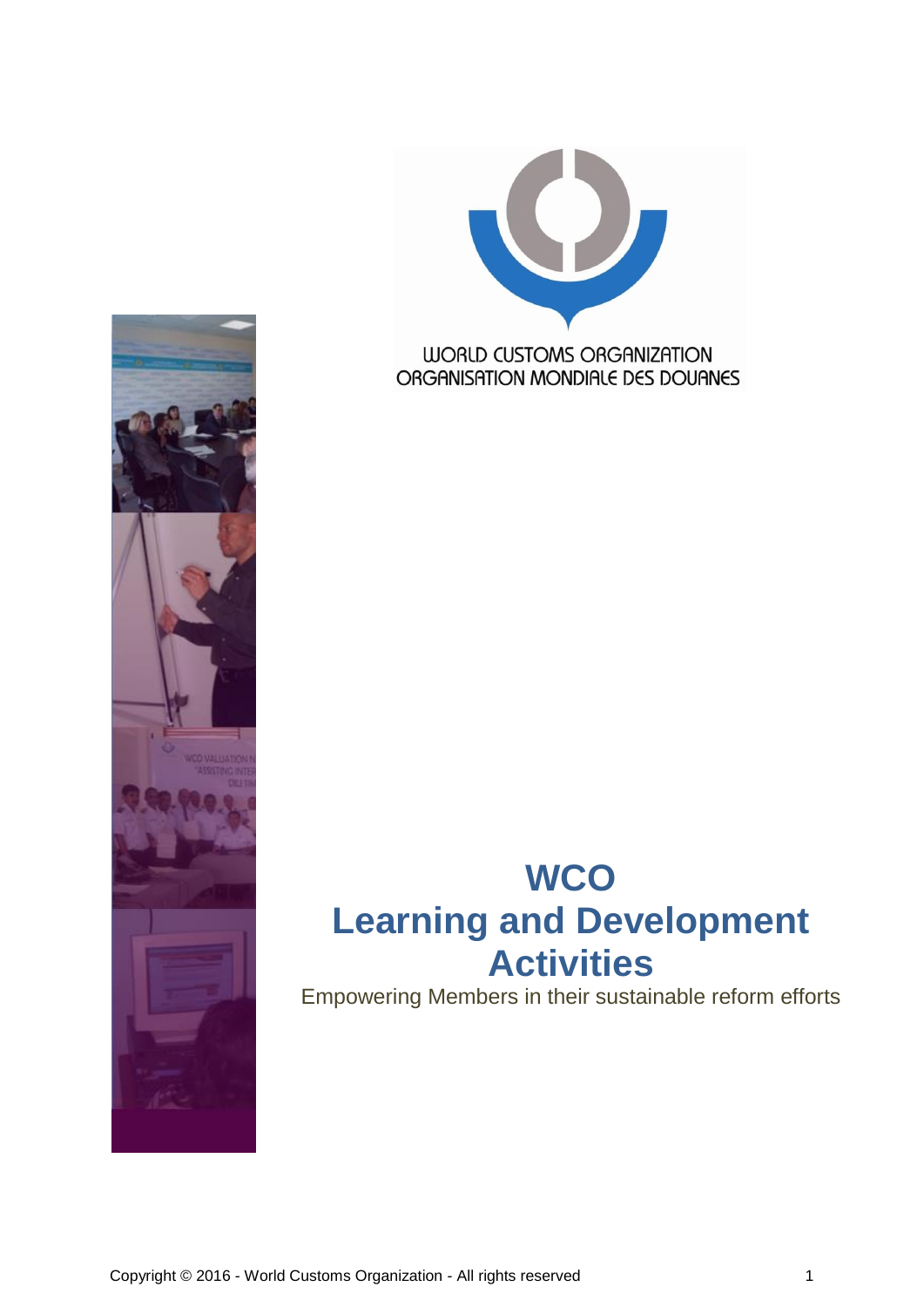## **SUMMARY**

## **Contents**

| Capacity Building, Learning and Development, and Professionalism in Customs 3 |  |
|-------------------------------------------------------------------------------|--|
|                                                                               |  |
|                                                                               |  |
|                                                                               |  |
|                                                                               |  |
|                                                                               |  |
|                                                                               |  |
| Annex I – Framework of principles and practices on Customs Professionalism  6 |  |
|                                                                               |  |
|                                                                               |  |
|                                                                               |  |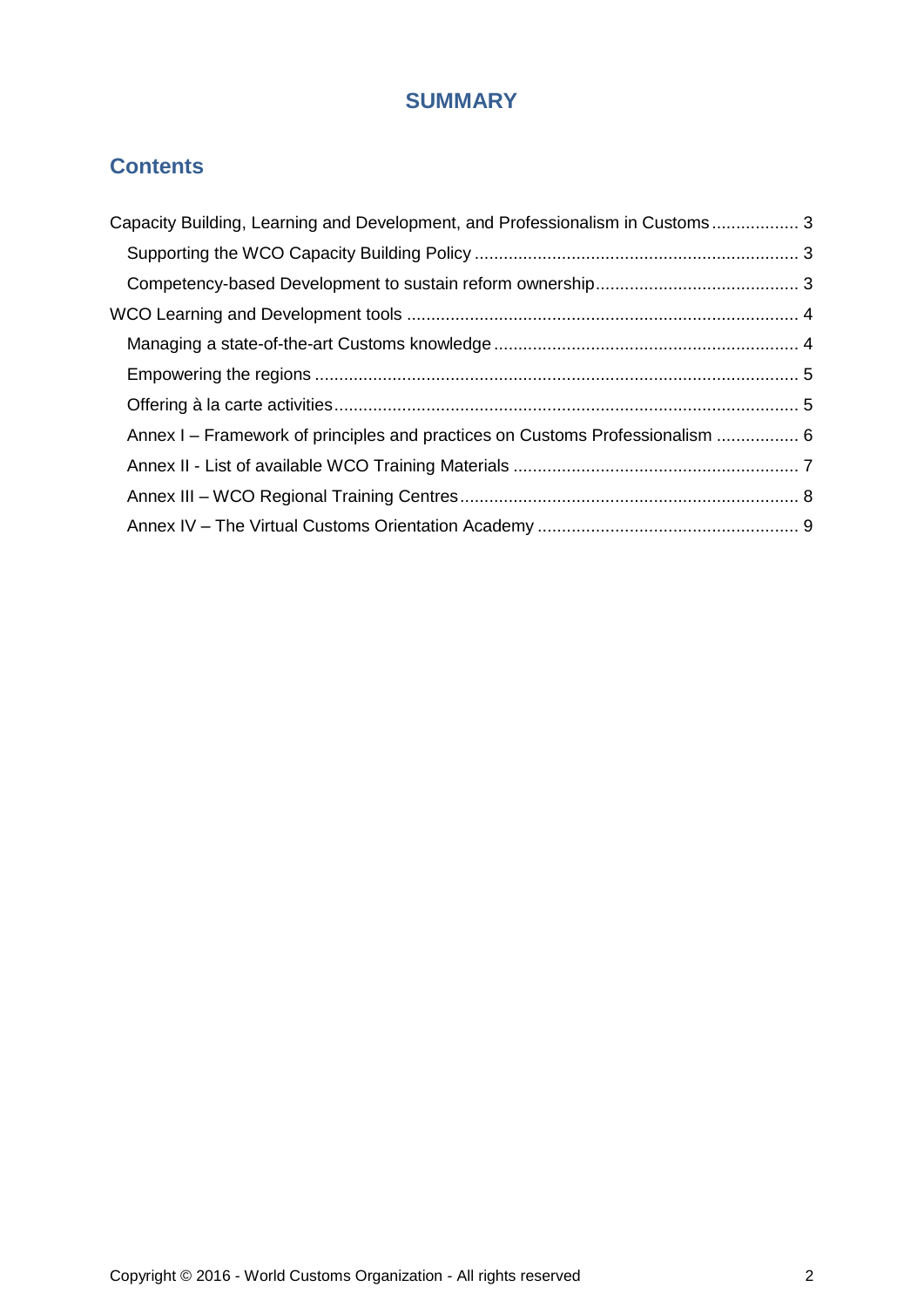## <span id="page-2-0"></span>**Capacity Building, Learning and Development, and Professionalism in Customs**

#### <span id="page-2-1"></span>**Supporting the WCO Capacity Building Policy**

Global, regional and national imperatives have reinforced the need for responsive Customs organizations. Their human capital is one of their most valuable assets to keep pace with an ever-changing environment.

The World Customs Organization (WCO) has been developing initiatives and tools to enable the Customs community to empower its organizational platforms and promote an efficient shift to organizations which shall be compliant, agile and adaptable.

Customs is a coherent professional body with unique operating models, and the WCO has endeavored to ensure that its workforce's characteristics are progressively identified as sharing specific and graduated knowledge, competencies and skills, and fully connected to today's economic and social challenges.

In order to continue contributing to today's economy and knowledge society, it was therefore strongly recommended that the Customs community adopt appropriate and relevant "fit-forpurpose" professional development principles and practices in line with the Customs in the 21st Century approach adopted by the WCO.

#### <span id="page-2-2"></span>**Competency-based Development to sustain reform ownership**

In a fast-changing environment for many Customs administrations, but also for many Customs professionals in the private sector, there is a need for investment in their human capital. The Customs in the 21st Century strategy document identifies the need for a professional, knowledge-based and customer-oriented culture where learning values and organizational culture serve to support efficient and pro-active staff competencies.

The preparation of Customs professionals to efficiently perform their duties necessitates the acquisition and development of a wide range of skill sets, knowledge, attitudes and behaviors through a comprehensive and complex process of learning. This requires setting up an organizational and operational model for both the national HR and training policy and infrastructures, taking into account the regional and national diversity of Customs.

Implementing a learning culture entails viewing training and staff development as a continuous and long-term education and learning process at each level within a Customs hierarchy and each step along a Customs Practitioner career path.

In addition to the guidance the WCO is offering to its Members in adopting or reviewing their Workforce Development strategies through the "Framework of principles and practices on Customs Professionalism", the WCO has developed Customs Training tools and programmes based on Customs-specific competencies. This Framework is at the Members' disposal to sustain and enhance the modernization and change management processes applying efficient Staff Development strategies.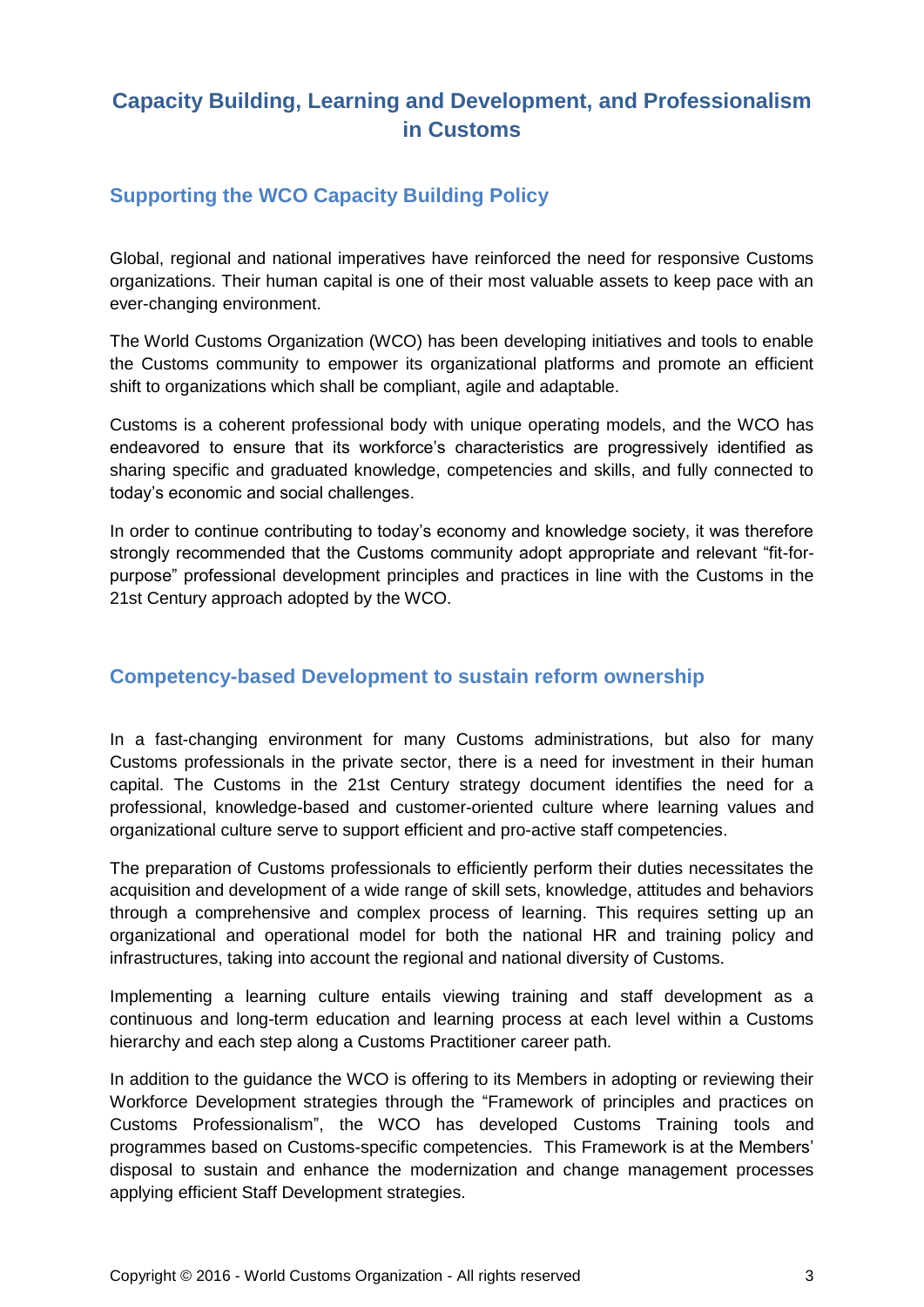### **WCO Learning and Development tools**

<span id="page-3-0"></span>The WCO has been developing its Learning and Development, and Training, offer around three principles.

#### <span id="page-3-1"></span>**Managing a state-of-the-art Customs knowledge**

Standardized training materials are produced by the Secretariat gathering the state-of-the-art knowledge and expertise on the WCO topics. They are available for free for all Members staff.

You will find attached a document presenting the list of standardized learning and development materials available to our Members through our platform CLiKC! (WCO Customs Learning and Knowledge Community). The WCO has developed training kits for trainers and e-learning modules on the majority of the WCO Conventions, instruments and tools. Widely disseminated, they are constantly being updated and are also used by the Secretariat as powerful knowledge management means inside the organization. Those standardized tools can be downloaded by any Members in order to be fully complementary with the national training policy and material.

The CLiKC! platform hosts as well the Virtual Customs Orientation Academy (VCOA) which 12-week tutored sessions provide new Customs inductees with an understanding of international Customs standards and how they might be interpreted and applied to their future tasks.

A Leadership and Management Development Programme also articulates a wide range of activities from national workshops upon Members' request to fellowship and internship programmes within the WCO, inter-regional exchange programmes between two regions, and top-executives symposiums. All those components are based on the WCO PICARD Professional Standards for Customs managers which are defining the management knowledge, skills and competencies necessary for modern Customs administrations.

|                                                                             | <b>The WCO Training Tools</b>                                                                                                                                                                                                                 |
|-----------------------------------------------------------------------------|-----------------------------------------------------------------------------------------------------------------------------------------------------------------------------------------------------------------------------------------------|
| <b>Guidelines for</b><br><b>National Customs</b><br><b>Training Centers</b> | Section of the "Framework of principles and practices on Customs<br>$\bullet$<br>Professionalism" dedicated to the Customs Training policy,<br>strategy, processes and tools                                                                  |
| <b>Training Design</b><br><b>Concepts</b>                                   | Reference material for developing training contents<br>$\bullet$<br>Standard organization and evaluation procedures<br>$\bullet$                                                                                                              |
| <b>CLIKC!</b>                                                               | Collaborative Learning Portal to develop the Customs Community's<br>$\bullet$<br>Knowledge                                                                                                                                                    |
| <b>E-learning</b>                                                           | Freely available self-learning online courses<br>$\bullet$<br>More than 250 hrs of courses on 14 customs topics<br>$\bullet$<br>List of courses available in Annex I<br>$\bullet$                                                             |
| <b>Training Kits</b>                                                        | Standardized training materials for trainers<br>$\bullet$<br>List available in Annex I<br>$\bullet$                                                                                                                                           |
| <b>Virtual Customs</b><br><b>Orientation</b><br>Academy                     | Knowledge of the essential principles of the Customs environment,<br>$\bullet$<br>international conventions and systems<br>Basic cognitive skills and core competencies to be an efficient and<br>$\bullet$<br>effective Customs professional |
| <b>Programmes</b>                                                           | <b>PICARD Programme</b><br>$\bullet$                                                                                                                                                                                                          |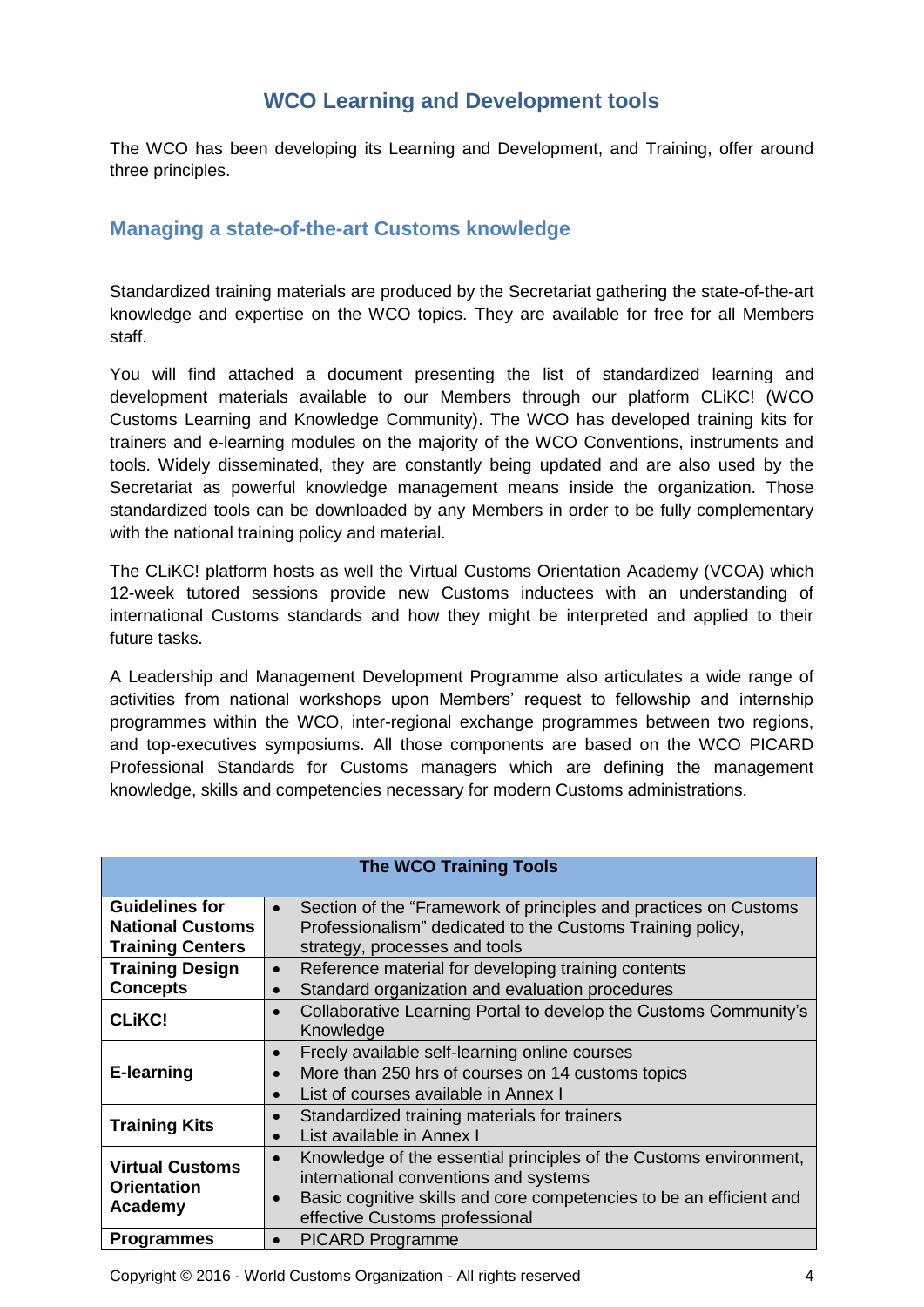| <b>Professional Standards for Customs Managers</b>                  |
|---------------------------------------------------------------------|
| Recognition of University diplomas (Masters & Bachelors)<br>$\circ$ |
| Leadership & Management Development                                 |
| L&MD workshops<br>$\Omega$                                          |
| o Fellowship Programme                                              |
| Internship Programme: Career Development<br>$\circ$                 |
| Top-executive symposiums, etc.<br>$\circ$                           |

#### <span id="page-4-0"></span>**Empowering the regions**

A network of different regional structures and Capacity Building coordinators comprises 24 Regional Training Centres hosting and disseminating the WCO training offer worldwide.

A network of constantly assessed accredited trainers and experts enhances the WCO delivery capacities as, being compliant with both WCO standards and regional specificities, they are allowed to deliver WCO training activities in their region.

|                                     | <b>The WCO Training Networks</b>                                                                                                                                                                                                                                                                                                                                                                                                                                |
|-------------------------------------|-----------------------------------------------------------------------------------------------------------------------------------------------------------------------------------------------------------------------------------------------------------------------------------------------------------------------------------------------------------------------------------------------------------------------------------------------------------------|
| <b>RTCs</b>                         | 24 Regional Training Centres (Annex II)<br>Identify and respond to the Region Members' training needs.<br>Towards the establishment of Centres of Excellence<br>$\bullet$                                                                                                                                                                                                                                                                                       |
| <b>Accredited</b><br><b>Experts</b> | 100+ Training Experts in<br>$\bullet$<br><b>Customs Valuation</b><br><b>Harmonized System</b><br>$\Omega$<br><b>Rules of Origin</b><br>$\circ$<br>helping the WCO for a broader and adapted dissemination<br>Accreditation workshops are regularly organized in the regions<br>Other Accredited Experts with operational profiles are also<br>available for Training under conditions (AEO, Data Model, Risk<br>Management, Intellectual Property Rights, etc.) |
| <b>National</b>                     | Establishing e-learning and b-learning policy                                                                                                                                                                                                                                                                                                                                                                                                                   |
| <b>Coordinators</b>                 | Coordinating registrations of users<br>$\bullet$                                                                                                                                                                                                                                                                                                                                                                                                                |

#### <span id="page-4-1"></span>**Offering à la carte activities**

Each Directorate in the Secretariat is developing upon request tailor-made training activities adapted to the strategic needs and priorities of each administration.

|                                                     | <b>The WCO Training Activities</b>                            |
|-----------------------------------------------------|---------------------------------------------------------------|
| <b>Technical</b><br>Assistance /<br><b>Training</b> | On-request activities<br>Focused on established Members needs |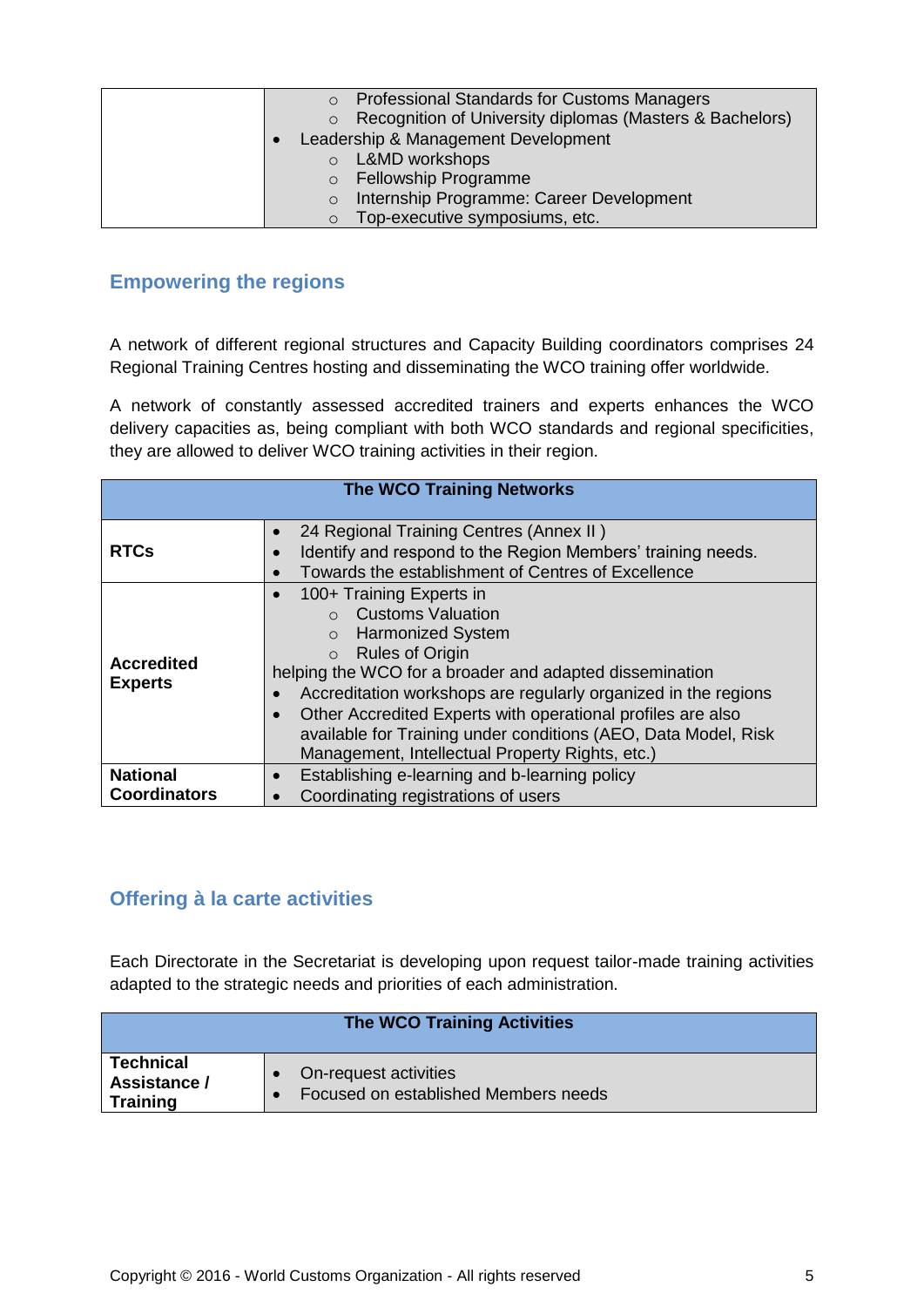#### <span id="page-5-0"></span>**Annex I – Framework of principles and practices on Customs Professionalism**



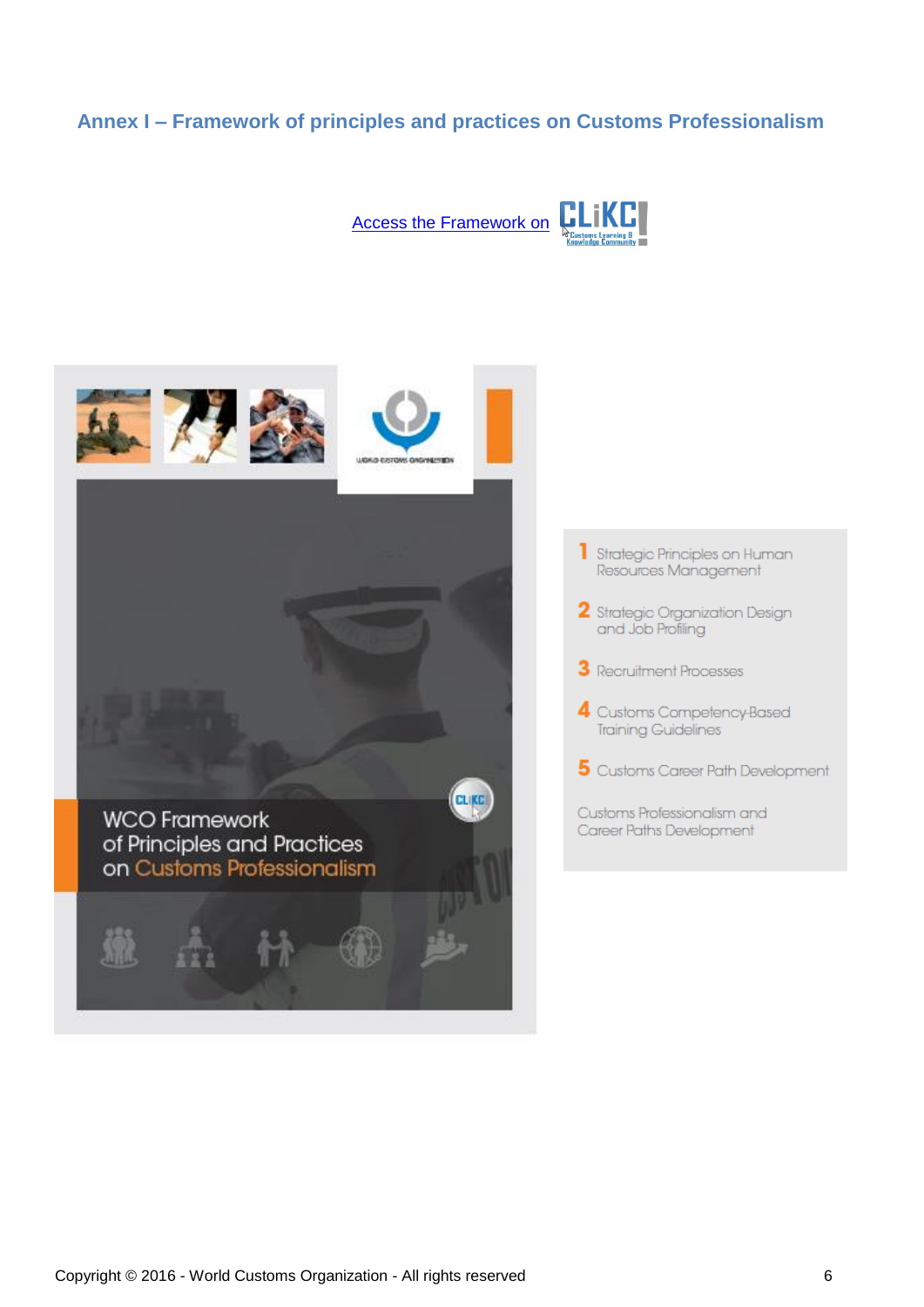<span id="page-6-0"></span>

| Course                                                          | <b>Format</b>       | <b>Number of</b>                     | <b>Total Duration</b> | <b>Available Languages</b> |                         |                           |                         |                         |                         |
|-----------------------------------------------------------------|---------------------|--------------------------------------|-----------------------|----------------------------|-------------------------|---------------------------|-------------------------|-------------------------|-------------------------|
|                                                                 |                     | chapters/modules                     | (e-learning)          | $E$ N                      | FR                      | SP                        | AR                      | PT                      | $\overline{RU}$         |
|                                                                 |                     | <b>Enforcement &amp; Compliance</b>  |                       |                            |                         |                           |                         |                         |                         |
| Intellectual Property Rights - Courses                          | E-learning          | 2                                    | 2h05                  | Χ                          | X                       | X                         | Χ                       | X                       |                         |
| <b>Intellectual Property Rights - Practical Cases</b>           | E-learning          | $\overline{5}$                       | 5h00                  | $\overline{\mathsf{X}}$    | $\overline{\mathsf{X}}$ | $\overline{X}$            | $\overline{X}$          | $\overline{\mathsf{X}}$ |                         |
| <b>CITES</b>                                                    | E-learning          | $\overline{12}$                      | 10h00                 | $\overline{\mathsf{x}}$    | $\overline{\mathsf{x}}$ | $\overline{\mathsf{x}}$   | $\overline{\mathsf{x}}$ | $\overline{X}$          |                         |
| Customs controls, risk assessment, profiling<br>and selectivity | E-learning          | 20                                   | 20h10                 | X                          | $\mathsf{X}$            | $\boldsymbol{\mathsf{X}}$ |                         |                         |                         |
| Ozone depleting substances                                      | E-learning          | 18                                   | 7h30                  | $\overline{\mathsf{x}}$    | $\overline{\mathsf{x}}$ | $\overline{X}$            |                         |                         | $\overline{X}$          |
| Multilateral Environmental Agreements                           | E-learning          | 16                                   | 14h00                 | $\overline{\mathsf{x}}$    | $\overline{\mathsf{x}}$ |                           |                         |                         |                         |
| <b>Green Customs</b>                                            | E-learning          | $\overline{2}$                       | 0h45                  | $\overline{\mathsf{x}}$    | $\overline{\mathsf{x}}$ | $\overline{X}$            |                         |                         | $\overline{\mathsf{x}}$ |
| Post Clearance Audit                                            | E-learning          | $\overline{14}$                      | 20h00                 | $\overline{\mathsf{X}}$    | $\overline{X}$          |                           |                         | $\overline{\mathsf{x}}$ |                         |
| <b>Risk Management</b>                                          | E-learning          | $\overline{5}$                       | 10h00                 | $\overline{\mathsf{X}}$    | $\overline{\mathsf{x}}$ |                           |                         | $\overline{X}$          |                         |
| Risk assessment, profiling and targeting                        | Training kit        | $\overline{20}$                      | $\blacksquare$        | $\overline{\mathsf{X}}$    | $\overline{\mathsf{X}}$ |                           |                         |                         |                         |
| <b>Commercial Fraud</b>                                         | <b>Training kit</b> | 28                                   |                       | $\overline{\mathsf{x}}$    | $\overline{\mathsf{x}}$ |                           |                         |                         |                         |
| Post Clearance Audit                                            | <b>Training kit</b> | $\overline{14}$                      | $\blacksquare$        | $\overline{\mathsf{X}}$    | $\overline{X}$          |                           |                         | $\overline{X}$          |                         |
| Risk Management                                                 | <b>Training kit</b> | 5                                    |                       | $\overline{\mathsf{x}}$    | $\overline{X}$          |                           |                         | $\overline{\mathsf{x}}$ |                         |
|                                                                 |                     | <b>Tariff and Trade Affairs</b>      |                       |                            |                         |                           |                         |                         |                         |
| <b>Customs Valuation</b>                                        | E-learning          | 19                                   | 16h25                 | X                          | X                       | X                         | Χ                       | $\sf X$                 |                         |
| <b>Customs Valuation Control - Practical Cases</b>              | E-learning          | 6                                    | <b>7h00</b>           | $\overline{\mathsf{x}}$    | $\overline{\mathsf{X}}$ | $\overline{X}$            | $\overline{\mathsf{X}}$ | $\overline{\mathsf{X}}$ |                         |
| <b>Transfer pricing</b>                                         | E-learning          | 4                                    | 5h40                  | $\overline{\mathsf{x}}$    | $\overline{\mathsf{x}}$ | $\overline{\mathsf{x}}$   | $\overline{\mathsf{x}}$ | $\overline{X}$          |                         |
| <b>Harmonized System</b>                                        | E-learning          | $\overline{73}$                      | 52h15                 | $\overline{\mathsf{X}}$    | $\overline{\mathsf{X}}$ | $\overline{\mathsf{x}}$   | $\overline{\mathsf{x}}$ | $\overline{\mathsf{X}}$ |                         |
| Origin                                                          | E-learning          | 3                                    | 2h40                  | $\overline{\mathsf{x}}$    | $\overline{\mathsf{x}}$ | $\overline{\mathsf{x}}$   | $\overline{\mathsf{x}}$ | $\overline{X}$          |                         |
| <b>Harmonized System</b>                                        | <b>Training kit</b> | $\overline{22}$                      |                       | $\overline{\mathsf{x}}$    | $\overline{\mathsf{X}}$ |                           |                         |                         |                         |
| <b>Customs Valuation (Basic)</b>                                | <b>Training kit</b> | $\overline{27}$                      | $\mathbf{r}$          | $\overline{X}$             | $\overline{X}$          | $\overline{X}$            |                         |                         |                         |
| Customs Valuation (Intermediate/Advanced)                       | <b>Training kit</b> | $\overline{10}$                      | ä,                    | $\overline{\mathsf{x}}$    | $\overline{\mathsf{x}}$ |                           |                         |                         |                         |
|                                                                 |                     | <b>Procedures &amp; Facilitation</b> |                       |                            |                         |                           |                         |                         |                         |
| <b>Istanbul Convention</b>                                      | E-learning          | 9                                    | 7h20                  | X                          | $\overline{X}$          | X                         | $\overline{\mathsf{X}}$ | $\overline{X}$          |                         |
| <b>SAFE</b>                                                     | E-learning          | $\mathbf{1}$                         | 2h30                  | $\overline{\mathsf{x}}$    | $\overline{\mathsf{X}}$ | $\overline{X}$            | $\overline{X}$          | $\overline{X}$          |                         |
| <b>TIR Convention</b>                                           | E-learning          | 30                                   | 9h10                  | $\overline{\mathsf{X}}$    | $\overline{X}$          |                           | $\overline{\mathsf{x}}$ |                         | $\overline{X}$          |
| <b>WCO Data Model</b>                                           | E-learning          | $\overline{12}$                      | 10h00                 | $\overline{\mathsf{X}}$    | $\overline{\mathsf{x}}$ |                           |                         |                         |                         |
|                                                                 |                     | 8                                    | 12h00                 | $\overline{\mathsf{x}}$    | $\overline{\mathsf{x}}$ |                           |                         | X                       |                         |
| <b>Coordinated Border Management</b>                            | E-learning          | 19                                   |                       | $\overline{\mathsf{X}}$    | $\overline{\mathsf{X}}$ |                           |                         | $\overline{X}$          |                         |
| <b>Revised Kyoto Convention</b>                                 | E-learning          |                                      | 40h00                 |                            | $\overline{\mathsf{x}}$ |                           |                         |                         |                         |
| <b>Customs Transit</b>                                          | E-learning          | 6                                    | 3h30                  | $\overline{\mathsf{X}}$    |                         |                           |                         |                         |                         |
| The WTO Trade Facilitation Agreement                            | E-learning          | $\overline{14}$                      | 7h                    | $\overline{\mathsf{X}}$    |                         |                           |                         |                         |                         |
| Revised Kyoto Convention                                        | <b>Training kit</b> | 20                                   | $\mathbf{r}$          | $\overline{\mathsf{x}}$    | $\sf X$                 |                           |                         |                         |                         |
| <b>Coordinated Border Management</b>                            | <b>Training kit</b> | $\overline{8}$                       | $\blacksquare$        | $\overline{\mathsf{x}}$    | $\overline{\mathsf{x}}$ |                           |                         | $\times$                |                         |
| The WTO Trade Facilitation Agreement                            | <b>Training kit</b> | $\overline{3}$                       | L.                    | $\overline{\mathsf{x}}$    | $\overline{\mathsf{x}}$ |                           |                         |                         |                         |
|                                                                 |                     | <b>Capacity Building</b>             |                       |                            |                         |                           |                         |                         |                         |
| Integrity                                                       | E-learning          | 1                                    | 3h00                  | Χ                          | X                       | $\pmb{\times}$            | X                       | $\mathsf X$             |                         |
| Training techniques                                             | <b>Training kit</b> | $\overline{11}$                      | $\overline{a}$        | $\overline{\mathsf{x}}$    | $\overline{X}$          |                           |                         |                         |                         |
| <b>WCO</b>                                                      | E-learning          | $\mathbf{1}$                         | 2h00                  | $\overline{\mathsf{x}}$    | $\overline{\mathsf{x}}$ | $\overline{\mathsf{x}}$   | $\overline{X}$          | $\overline{X}$          |                         |

## **Annex II - List of available WCO Training Materials**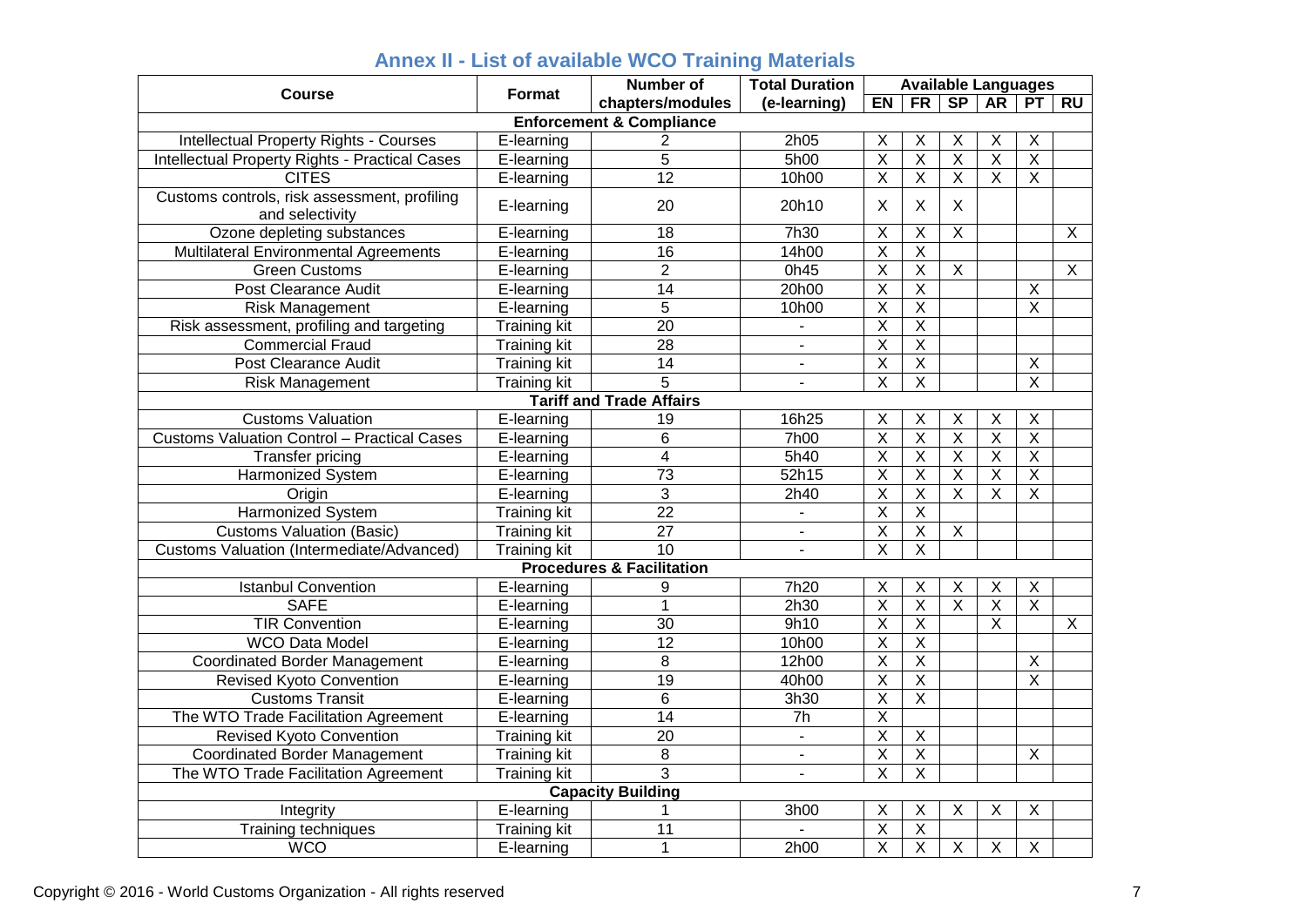# **WCO Regional Training Centres & Regional Offices for Capacity Building**

<span id="page-7-0"></span>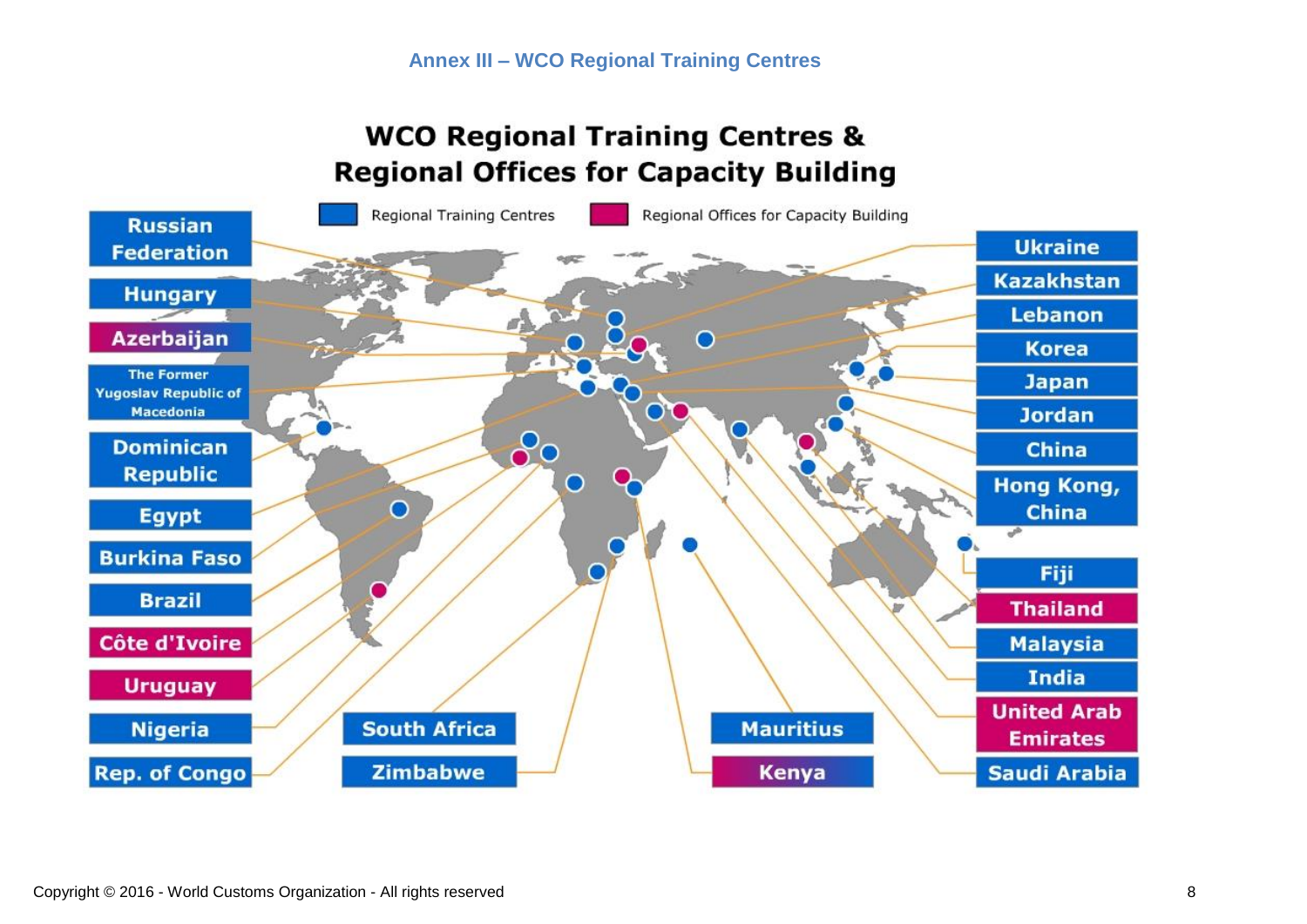<span id="page-8-0"></span>

#### **Annex IV – The Virtual Customs Orientation Academy**